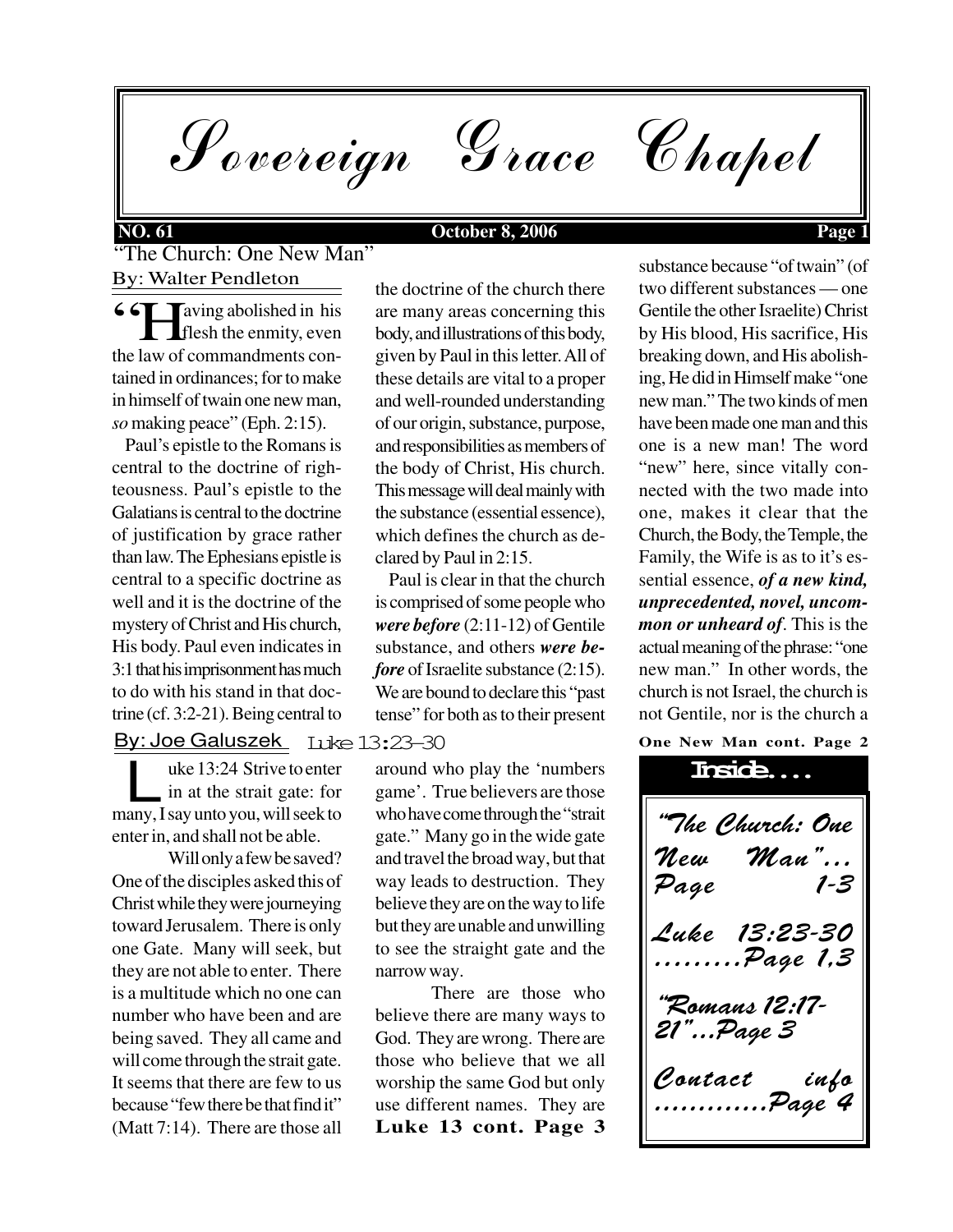**NO. 61 October 8, 2006 Page 2**

**.....One New Man (cont.)** combination of the two, she is as to substance or essence, NEW!

 The church is new in actual fact, place, and practice, not in mere theory, name, and visual display. The church is not Israel revamped or Israel redirected as Israel, but rather something different altogether. Even the law of commandments contained in ordinances has been abolished. This is not speaking of and end being put to the law sacrifices, which we know by scripture were mere shadows or types meant to have an end. This actually says that, "the commandments in ordinances" [decrees or dogma] are abolished. In other words, circumcision did not give way to baptism; the Sabbath did not give way to Sunday; the rulers over National Israel did not give way to Bishops over The Church. The church is not the fulfillment of all the national Israelite covenants of promise. We see this when we take clear note of the fact that Paul, when reminding the Gentiles of their prior outsider status as to the commonwealth of Israel (2:11- 12), when he does speak of their inclusion it is not as being a part of the commonwealth of Israel but as "fellowcitizens with the saints, and of the household of God" (2:19). Those who hold that Church = Israel must, of necessity, leave out those from Adam to Abraham and Isaac as being a part of the church in the context of Paul's doctrine here, if Paul meant such. Only those after Israel (Jacob) could be of that commonwealth, for that common

wealth (community of citizens) did not exist before him and they were not actually established as such until much later. From Abraham and Isaac all the way back to Adam, these were never Israelites! But these all were saints, and of the household of God! We should also take note of the fact when Paul declared to those who were Gentiles and were "far off" that they have been "made nigh by the blood of Christ" (2:13), this could not have been a making nigh to being of the commonwealth of Israel for even that commonwealth, which was already "nigh" was in need of the message of peace preached by Christ (2:17). The blood of Christ did not make the Gentiles savable by incorporating them into Israel. They are not said to be in Israel but "in Christ" Himself.

 This doctrine has had in times past and yet has in the present a negative side effect. However, the negative side effect comes not as a fault with the doctrine but at the hands of those who reject the doctrine. Paul suffered because of this doctrine (Eph. 3:1, 13); the "sects," as they were termed by their detractors, suffered because of it at the hands of the pagan Roman state in the second and third century A.D.; the Montanists, the Novatians, the Donatists, the Waldenses, the Paulacians etc., all suffered at the hands of the "converted" Roman state because of their stand therein; the Anabaptists suffered at the hands of many Reformers because of this doctrine; Baptists in Europe suffered because of it, and those who hold to the doctrine of the "one new man" today are mocked and ridiculed by those who reject the doctrine. Nevertheless, the truth of the church of the Lord Jesus Christ marches on despite the opposition.

**One New Man Cont...... Page 3** The essential essence of the church as this one new man is wholly founded in Christ Himself as blood sacrifice, as the partition breaker, the enmity abolisher, and the one who took of the two and made peace between them by making them of one new unprecedented kind (Eph. 2:13-15). To be "in Christ" is far superior to being "of Israel," or "of the Jews." To be Christ's is indeed to be Abraham's seed and heirs according to the promise (Gal. 3:29), but we must remember that this clearly does not mean we are "True Jews" or "the New Israel" because being in Christ: "There is neither Jew nor Greek, there is neither bond or free, there is neither male or female: for ye are all one in Christ Jesus" (Gal. 3:28). This seed, in its essential essence, is singular [of one person — Jesus Christ] not plural [of many persons — Israel, Israel's sons etc.] by the promise of God Himself (Gal. 3:16). Any attempt to make the church Hebrew or Jewish, or even Israelite in essential essence, especially if we employ the phrase "spiritually speaking" to attempt such, is an assault against the clear revelation of scripture on this matter. Spiritually speaking we are NEITHER Jew nor Gentile. But what are we? We are one new man made so by Christ in Himself!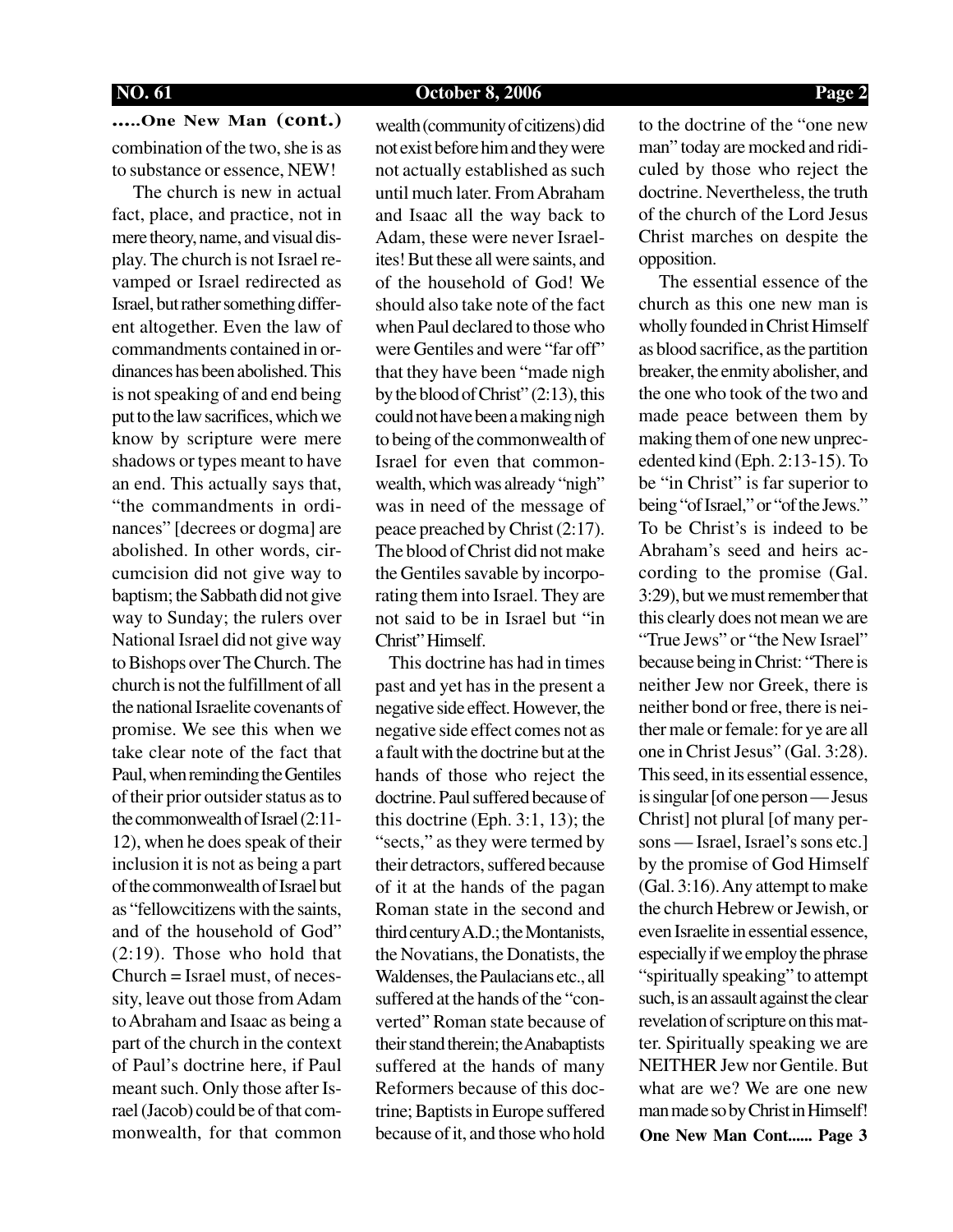### **NO. 61 October 8, 2006 Page 3**

### **...... One New Man (Cont.)**

 It is also true that the elect Gentiles in this age are indeed partaking, by engrafting, of the blessings of righteousness in Christ purposed by God for the elect Jews in this age (Rom. 9:30-10:10 cf. 11:1-17). Let us clearly note that even here Paul never declares the engrafted Gentiles to have become natural branches but always refers to us as wild branches of a "wild olive tree" (11:17, 24). While broken off now because of unbelief, some natural branches are presently enemies of the gospel for the believing Gentiles sake, but as touching God's choice of them they are still beloved for the fathers' sakes, and God will not change His mind about His gifts and calling in this matter (11: 28- 29). Natural branches can be presently grafted back in by faith (11:23- 24 — that is, a Jew who hears of Christ and rejects is not necessarily automatically then cut off, some can yet believe after initial unbelief, even as we read of James the Lord's brother), but for now there will remain this partial blindness of Israel [that is, the majority who are blinded shall remain blinded, not, some who do see only see partially as some men would interpret this] until the engrafting of the Gentiles is complete (11: 25 – that is, until the fullness of the Gentiles **be come in,** rather than until the fullness of the Gentiles comes, as some would interpret). When that day is here and Christ comes (11: 26-27) then those natural branches that are broken off, in that day, they shall all believe and obtain the mercy of God (11:30-36 – that is, God shall save all living in that day, not God

shall save all who ever lived, as some interpret this). The whole of this passage shows that God is now doing exactly as He purposed for now and He will yet do all He has purposed exactly as He has purposed. This passage does not teach Church = Israel, as some would interpret.

 The essential essence of the church is in Christ by His accomplished work. The church itself is His holy temple through the Spirit while Israel only had a holy temple. The church is named of Christ as the one and only family while Israel was a special family above all the families of the earth. The church is His body, His one body by His own work while Israel separated into two different bodies by disobedience. The church is His bride who shall be presented to Christ by Himself having never been defiled, but Israel was God's unfaithful wife. The church is His bride who is indeed of His body, of His flesh, of His bones – they are both ONE! Israel and God were never so revealed. Indeed the church is of unprecedented, uncommon, previously unheard kind as to essential essence. The church is "one new man."

## **....Luke 13 (Cont.)**

wrong. "Wherefore God also hath highly exalted him, and given him a name which is above every name: That at the name of Jesus every knee should bow, of things in heaven, and things in earth, and things under the earth" (Phil 2:9,10). There is only one way. "Jesus saith unto him, I am the way, the truth, and the life: no man cometh unto the Father, but by me" (John 14:6). Christ is the strait

gate, the narrow way; He is the door of the sheep. Jesus does not have to knock on a heart's door. He is the door, by Him man enters in and finds pasture. He is the Way. The Truth that believers know is Christ. Dead, alien sinners are quickened by the Holy Spirit and given life. Christ is Life. There is no other way which leads to life. There are other ways but these all lead to destruction. Those who have been given life know their Shepherd, know His voice, and they follow Him. These will sit down with Abraham, Isaac and Jacob. Those who do not know the Way are on the broad way and content to be on it. These will not enter because Christ never knew them.

### Romans 12:17-21

- 17 Recompense to no man evil for evil. Provide things honest in the sight of all men.
- 18 If it be possible, as much as lieth in you, live peaceably with all men.
- 19 Dearly beloved, avenge not yourselves, but *rather* give place unto wrath: for it is written, Vengeance *is* mine; I will repay, saith the Lord.
- 20 Therefore if thine enemy hunger, feed him; if he thirst, give him drink: for in so doing thou shalt heap coals of fire on his head.
- 21 Be not overcome of evil, but overcome evil with good.